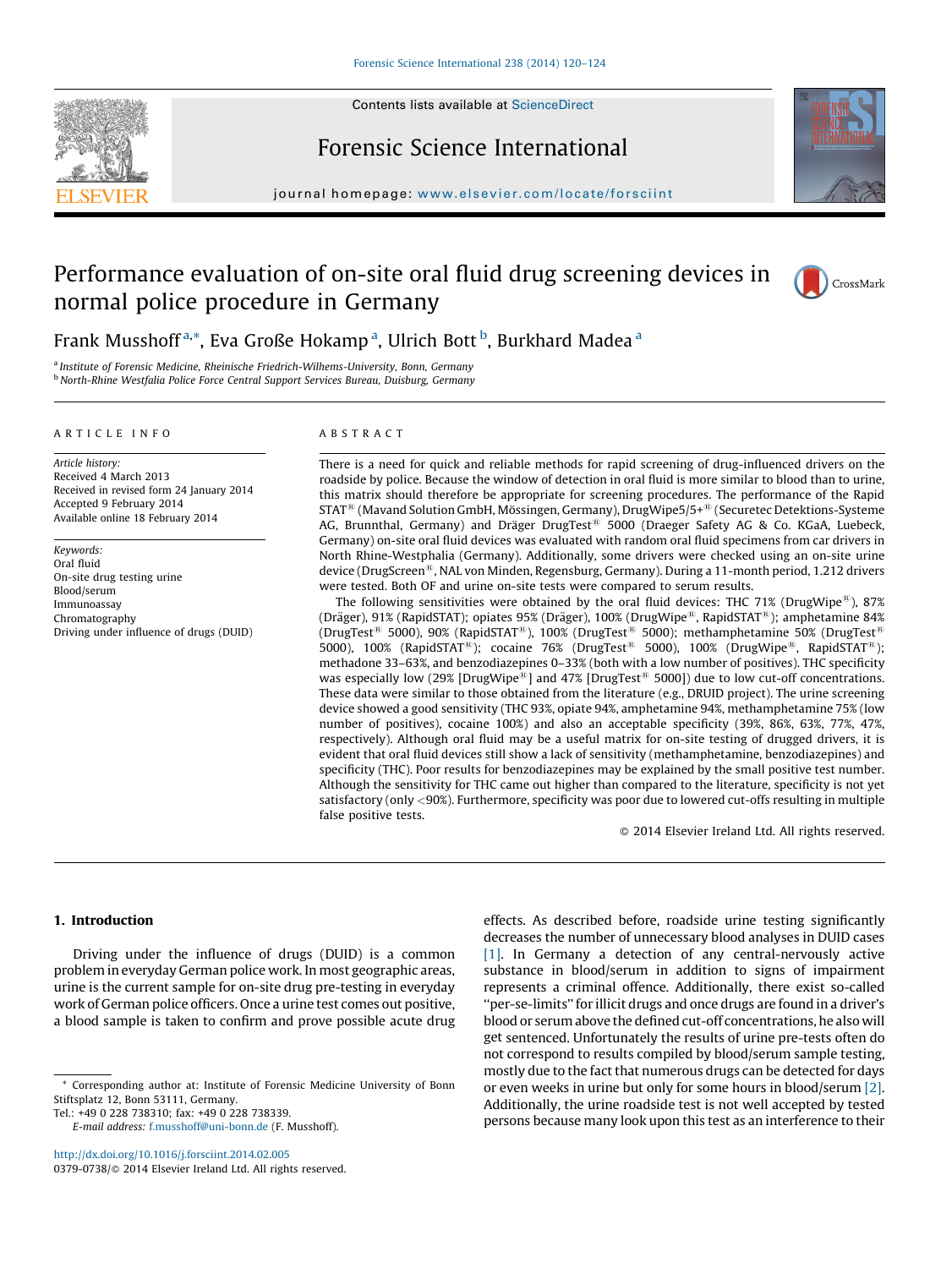privacy. On the other hand oral fluid (OF) testing offers a noninvasive way of screening atthe roadside enabling direct supervising of sampling. Another important advantage is a better correlation between the kinetics of several drugs in blood and OF. Therefore, OF gains more and more importance as a non-invasive drug-screening method being more related to respective blood/serum levels. During recent years, several excellent reviews were published about OF drug testing [\[3,4\].](#page-4-0) However, large real-life variations in drug concentration ratios between OF and blood/serum indicate that drug concentration in OF may not be used to estimate accurately drug concentrations in blood [\[5,6\].](#page-4-0)

There are several providers offering OF tests such as Rapid- $STAT^®$  (Mavand), Dräger DrugTest<sup>®</sup> (Dräger Safety), DrugWipe5/5 plus/5 plus neu $\mathbb{B}$  (Securetec) and these tests were checked during a 11-months period. For urine pre-testing the DrugScreen<sup>®</sup> Multi-5 (Nal von Minden) was used.

The aim of the study was to compare the results from these onsite-tests obtained by the police in North Rhine-Westphalia (Western part of Germany) during routine traffic checks in urine and OF to the results from serum samples.

## 2. Materials and methods

## 2.1. Roadside tests

Data of this paper refers to were taken by police stations in North Rhine-Westphalia during 1.212 on-site tests of drivers suspected of DUID in the period from January to November 2010. At this juncture they used urine or OF tests during routine traffic checks as well. In addition they took blood samples to prove the informational value of rapid pre-testing. In this period the Dräger DrugTest<sup>®</sup> 5000 was utilised 530 times. RapidSTAT<sup>®</sup> and DrugWipe $\mathbb{R}$  were applied 234 and 47 times, respectively. All in all, 619 urine on-site tests were carried out; in 401 cases only urine samples were tested. Only 239 volunteers took part in both test urine and OF. To prove sensitivity and specificity of the devices blood samples were taken in addition. Table 1 gives an overview of the test quantities. Not all negative tests were confirmed in blood/ serum using chromatographic procedures. For more details see [Table](#page-2-0) 4.

#### 2.2. Devices

The three on-site OF drug tests are based on immunological drug detection [\[2\].](#page-4-0) The test system of the Dräger DrugTest<sup>®</sup> (Dräger Safety, Luebeck, Germany) comprises two main components, the Dräger DrugTest<sup>®</sup> Analyser and a test kit. The test kit consists of a test cassette including an OF collector. OF samples are collected by moving the collection sponge on the cassette within the mouth until an indicator turns blue. This process takes one minute. Afterwards, the test cassette as well as the buffer cartridge, which will trigger the immunological detection, are placed in an analyser. Results of the rapid test are shown in about 8-10 min on a digital screen on the analyser.

## Table 1

Numbers of tests.

|                                                                            | Dräger 5000 RapidSTAT DrugWipe DrugScreen |            |          | (urine)    |
|----------------------------------------------------------------------------|-------------------------------------------|------------|----------|------------|
| Total number of tests<br>Number of oral fluid/urine 404<br>+ blood samples | 530                                       | 234<br>177 | 47<br>34 | 619<br>473 |
| Number of oral fluid<br>+ blood samples + urine                            | 158                                       | 65         | 10       | 239        |

The RapidSTAT<sup>®</sup> (Mavand Solutions, Mössingen, Gemany) consists of a collection device with an aroma field, a buffer solution and a test strip. The collection swab is placed inside the cheek and gums with rotation for at least 30 s. In a next step the samples are washed out by rotary movement into the buffer capsule and mobilized before removal. Subsequently, seven drops of the buffer fluid mixture are pipetted to each well of the incubation device. The lid is closed to the first position, shaken for 10 s and then left for an incubation time of 4 min. This allows the antibodies to react with drugs included in samples. Afterwards, the test is started by pressing down the lid completely so that the buffer runs over the test strips. Within 8 min all lines including the control line should have produced a negative test result. If there is no line detectable after 8 min for a drug the test is positive for this substance group, what is due to the fact that antigens being present in the samples inhibit a reaction of enzyme marked antigens with antibodies. Hence, color change is not possible. The total time needed for testing is 7:40 min for negative results and 12:40 min for positive results.

The DrugWipe $^{(8)}$  5 test consists of an OF collector, a detection element and an integrated liquid ampoule. To carry out testing, the OF collector is separated from the test body. The OF sample is collected by advising the client to circle the inside of their mouth with their tongue three times. Then the sample collector can be used to wipe the saliva from the tongue or the inside of the cheek. Afterwards the collector is attached to the test cassette by holding the test accurately vertically. The ampoule is pressed so that it opens and the buffer solution flows onto the test strips. After 15 s, the test has to be positioned horizontally and results are visible within six minutes.

The Nal von Minden DrugScreen<sup>®</sup> Multi-5 is also known as a multi drop test. Contrary to the preceding tests, the DrugScreen<sup>®</sup> Multi-5 is based on urine samples and does not detect benzodiazepines. To carry out the test, an urine sample has to be taken from a test person. Afterwards, three drops of urine are pipetted to each well of the incubation device. Five to ten minutes later the results appear as red lines. The test is positive if no line appears for a group of drugs.

The different cut-off-levels for OF on-site tests and the urine test are shown in Table 2.

#### 2.3. Serum samples

Serum analyses were performed in various forensic-toxicological laboratories using routine methods with gas chromatography– mass spectrometry or high performance liquid chromatography– mass spectrometry. All labs belong to Institutes of Forensic Medicine and were accredited according to EN ISO 17025. Cut-offs were set according to the German legal guidelines ([Table](#page-2-0) 3); benzodiazepines cut-offs were set at 10 ng/mL.

## 2.4. Interpretation of results

In order to make a reliable statement about sensitivity and specificity on the screening devices, the results of OF on-site tests

#### Table 2

Cut-off-levels (ng/mL) of the OF on-site tests and of the urine test.

|                 | Draeger<br>DrugTest | RapidSTAT | DrugWipe<br>$5/5+$ | DrugScreen<br>(urine) |
|-----------------|---------------------|-----------|--------------------|-----------------------|
| <b>THC</b>      | 5                   | 5         | 30                 | 150                   |
| Opiates         | 20                  | 10        | 10                 | 300                   |
| Amphetamines    | 50                  | 25        | 50                 | 300                   |
| Methamphetamine | 35                  | 25        | 25                 | 300                   |
| Benzodiazepines | 15                  | 25        | 10                 |                       |
| Cocaine         | 20                  | 10        | 15                 | 300                   |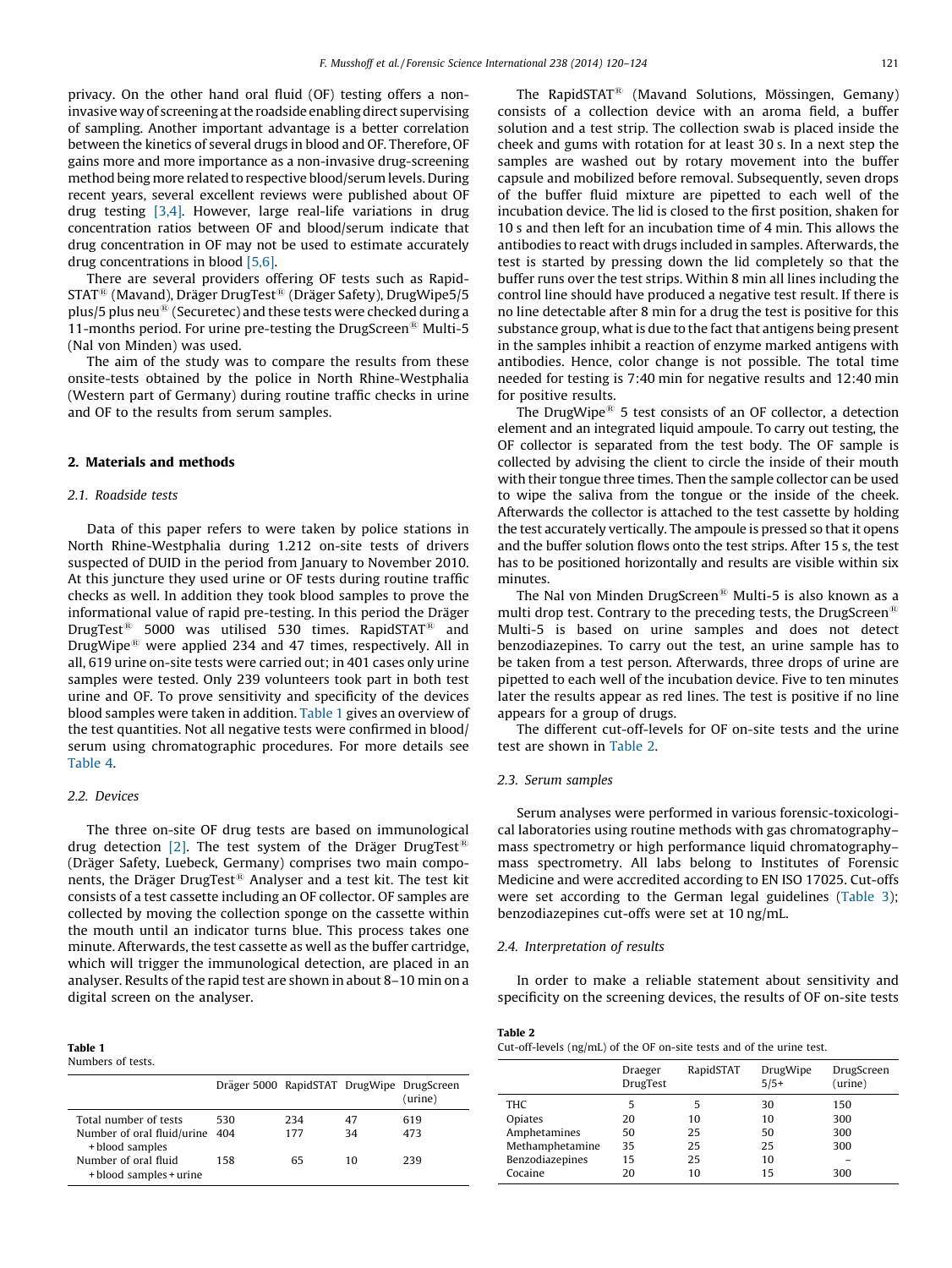Cut-offs for blood/serum testing.

<span id="page-2-0"></span>Table 3

| Compound                   | Cut-off    |
|----------------------------|------------|
| Tetrahydrocannabinol (THC) | $1$ ng/ml  |
| Morphine                   | $10$ ng/ml |
| Cocaine                    | $10$ ng/ml |
| Benzoylecgonine            | $75$ ng/ml |
| Amphetamine                | $25$ ng/ml |
| Methamphetamine            | $25$ ng/ml |
| MDMA/MDEA                  | $25$ ng/ml |

and urine tests were compared to testing serum samples. By this way, it was possible to categorise data into the following parameters: true positives (TP) imply cases with a positive OF screening test matching a positive plasma sample; true negative (TN) = negative OF screening test matching a negative plasma sample; false negative (FN) = negative OF screening test matching a positive plasma sample false positives (FP) = positive OF screening test corresponding to a negative plasma sample. Subsequently, sensitivity  $(TP/(TP + FN))$ , specificity  $(TN/(TN + FP))$ and accuracy  $(TP + TN/(TP + TN + FP + FN))$  are calculated. To complete the evaluation, the positive (PPV =  $TP/(TP + FP)$ ) and negative predictive values (NPV = TN/(TN + FN)) were calculated. The same was performed for urine pre-testing.

## 3. Results and discussion

In order to make a meaningful statement about all the devices tested it is necessary to highlight that the different cut-offs of onsite test devices may have an impact on sensitivity, specificity and accuracy. At a lower cut-offs a higher number of positive results may appear what has a negative impact on specificity. As a result of high cut-offs more (false) negative results can be detected. This has influence on sensitivity.

Another question arising and also worth discussing is 'when are sensitivity and specificity high enough?' for the aimed purpose. According to the ROSITA 1 study, OF screening devices should have an accuracy higher than 95% with a selectivity and specificity above than 90% [\[7\].](#page-4-0)

Sensitivity, specificity, accuracy, positive predictive value and negative predictive values of the three tested OF screening devices and the DrugScreen<sup>®</sup> urine test of this study are shown in Table 4. Additionally, findings from the literature are summarized in [Table](#page-3-0) 5. Not only sensitivities and specificities should be recognized but also corresponding cut-off values in various studies.

In general the findings in the present study fit with what is commonly found by drugged drivers in Germany [\[14,15\]](#page-4-0). There is an extreme amount of THC-positive samples compared to other drug classes.

## 3.1. Cannabinoids

For cannabinoids (labeled THC) a number of samples were taken and evaluated ( $n = 932$ ). Accordingly, a rather high reliability could be expected. Sensitivity showed good results except for the DrugWipe with 71%, but also the DrugScreen<sup>®</sup> urine test (93%) revealed acceptable findings. Specificity was non-satisfactory for THC in all four tests (all  $<$  50%). The specificity is better for Dräger (cut-off 5 ng/mL) than for DrugWipe (30 ng/mL), while the rapidSTAT has only 9% (cut-off 5 ng/mL) not indicating variation due to cut-off, but more to different devices. A specificity of only 39% for the urine test device can be explained by the fact that the urine test measures THC–COOH which is well known to have a much longer detection window in urine than THC in blood.

Acceptable positive predictive values and poor negative predictive value (NPV) underlined these facts. The relative good

#### Table 4

Results for sensitivities, specificities, accuracies and Positive and Negative Predictive values. Despite the high number of included subjects, the numbers presented here are lower, probably because in many negative cases, no confirmation in blood was performed.

|             | Dräger         | RapidSTAT    | DrugWipe       | DrugScreen<br>(urine) |                 | Dräger       | RapidSTAT      | DrugWipe       | DrugScreen<br>(urine) |
|-------------|----------------|--------------|----------------|-----------------------|-----------------|--------------|----------------|----------------|-----------------------|
| THC         |                |              |                |                       | Cocaine         |              |                |                |                       |
| TP          | 236            | 91           | 12             | 299                   | TP              | 16           | 6              | 3              | 24                    |
| FP          | 19             | 32           | 5              | 18                    | FP              | 6            | $\Omega$       | 3              | 9                     |
| <b>TN</b>   | 17             | 3            | $\overline{2}$ | 12                    | <b>TN</b>       | 17           | 11             | $\overline{2}$ | 8                     |
| <b>FN</b>   | 35             | 9            | 5              | 23                    | <b>FN</b>       | 5            | $\bf{0}$       | $\Omega$       | $\Omega$              |
| Sensitivity | 87%            | 91%          | 71%            | 93%                   | Sensitivity     | 76%          | 100%           | 100%           | 100%                  |
| Specificity | 47%            | 9%           | 29%            | 39%                   | Specificity     | 74%          | 100%           | 40%            | 47%                   |
| Accuracy    | 82%            | 70%          | 58%            | 88%                   | Accuracy        | 75%          | 100%           | 63%            | 78%                   |
| <b>PPV</b>  | 92.6%          | 92.6%        | 70.6%          | 94%                   | PPV             | 72.7%        | 100%           | 50%            | 72.7%                 |
| <b>NPV</b>  | 32.7%          | 25%          | 28.6%          | 34.3%                 | <b>NPV</b>      | 77.3%        | 100%           | 100%           | 100%                  |
| Opiates     |                |              |                |                       | Benzodiazepines |              |                |                |                       |
| TP          | 21             | 5            | 1              | 16                    | TP              | 2            | 0              | 0              |                       |
| FP          | $\overline{2}$ | $\mathbf{0}$ |                | 2                     | FP              | $\mathbf{0}$ | 0              | $\mathbf{0}$   |                       |
| <b>TN</b>   | 21             | 12           |                | 12                    | <b>TN</b>       | 16           | 7              |                |                       |
| <b>FN</b>   | $\mathbf{1}$   | $\mathbf{0}$ | $\bf{0}$       | $\mathbf{1}$          | <b>FN</b>       | 4            | $\overline{2}$ | $\mathbf{0}$   |                       |
| Sensitivity | 95%            | 100%         | 100%           | 94%                   | Sensitivity     | 33%          | 0%             | n.a.           |                       |
| Specificity | 91%            | 100%         | 50%            | 86%                   | Specificity     | 100%         | 100%           | 100%           |                       |
| Accuracy    | 93%            | 100%         | 67%            | 90%                   | Accuracy        | 82%          | 78%            | 100%           |                       |
| <b>PPV</b>  | 91.3%          | 100%         | 50%            | 88.9%                 | <b>PPV</b>      | 100%         | n.a.           | n.a.           |                       |
| <b>NPV</b>  | 95.5%          | 100%         | 100%           | 92.3%                 | <b>NPV</b>      | 80%          | 90%            | 100%           |                       |
| Amphetamine |                |              |                |                       | Methamphetamine |              |                |                |                       |
| TP          | 95             | 46           | 9              | 107                   | TP              |              | $\overline{2}$ | 0              | 3                     |
| FP          | $\overline{2}$ | 8            | 4              | 6                     | FP              | $\mathbf{1}$ | $\overline{4}$ | 0              | 3                     |
| TN          | 19             | 6            | 2              | 13                    | <b>TN</b>       | 20           | 10             |                | 10                    |
| <b>FN</b>   | 18             | 5            | $\theta$       | 7                     | <b>FN</b>       |              | $\bf{0}$       | $\Omega$       |                       |
| Sensitivity | 84%            | 90%          | 100%           | 94%                   | Sensitivity     | 50%          | 100%           | n.a.           | 75%                   |
| Specificity | 90%            | 43%          | 33%            | 68%                   | Specificity     | 95%          | 71%            | 100%           | 77%                   |
| Accuracy    | 85%            | 80%          | 73%            | 90%                   | Accuracy        | 91%          | 75%            | 100%           | 76%                   |
| <b>PPV</b>  | 97.9%          | 85.2%        | 69.2%          | 94.7%                 | <b>PPV</b>      | 50%          | 33.3%          | n.a.           | 50%                   |
| <b>NPV</b>  | 51.4%          | 54.6%        | 100%           | 65%                   | <b>NPV</b>      | 95.2%        | 100%           | 100%           | 90.9%                 |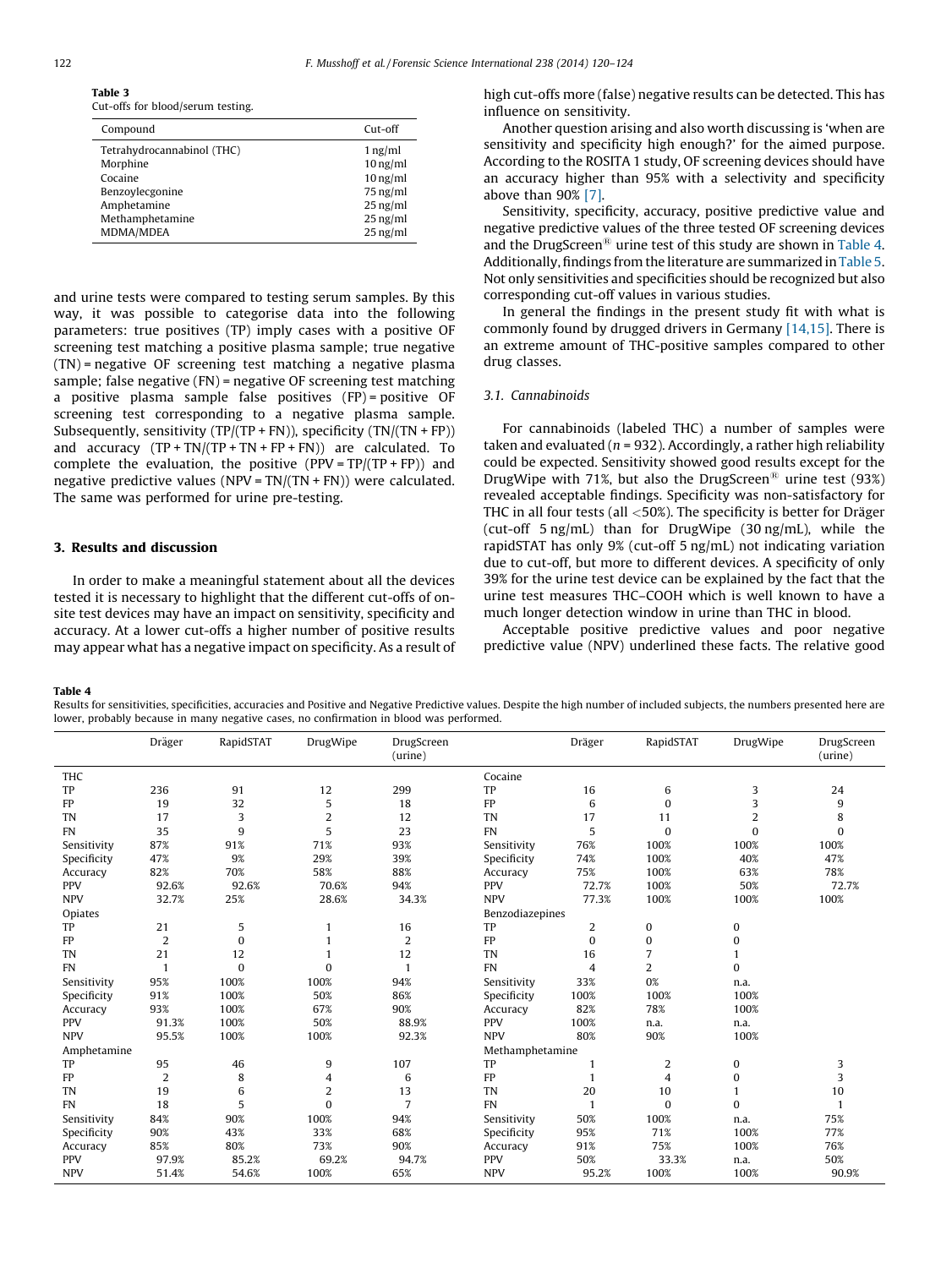<span id="page-3-0"></span>

|--|--|

Data from the literature. Confirmation was made in serum/blood.

|                  | Sensitivity<br>[%] | Specificity<br>$\lceil 2 \rceil$ | Cut-off<br>[ng/ml] | Lit.   |
|------------------|--------------------|----------------------------------|--------------------|--------|
| Cannabis         |                    |                                  |                    |        |
| RapidSTAT        | 71                 | 55                               | 15                 | [8]    |
|                  | 84                 | 81                               | 5                  | [9]    |
|                  | 38                 | 100                              | 15                 | $[10]$ |
|                  | 71                 | 60                               | 15                 | $[11]$ |
| DrugTest 5000    | 72                 | 50                               | 25                 | [8]    |
|                  | 93                 | 71                               | 5                  | [8]    |
|                  | 35                 | 98                               |                    | $[10]$ |
| Drugwipe 5/5plus | 71                 | 50                               | 30                 | [8]    |
|                  | 43                 | 87                               | 200                | $[10]$ |
|                  | 68                 | 88                               | 200                | $[12]$ |
|                  | 43                 | 87                               | 50/200             | $[13]$ |
| Amphetamines     |                    |                                  |                    |        |
| RapidSTAT        | 93                 | 75                               | 25                 | [8]    |
|                  | 100                | 100                              | 25                 | [9]    |
|                  | 100                | 90                               | 25                 | $[11]$ |
| DrugTest 5000    | 92                 | 100                              | 50                 | [8]    |
| Drugwipe 5plus   | 100                | 60                               | 100                | [8]    |
|                  | 97                 | 50                               | 200                | $[10]$ |
|                  | 98                 | 87                               | 200                | $[12]$ |
|                  | 97                 | 50                               | 50/200             | $[13]$ |
| Cocaine          |                    |                                  |                    |        |
| RapidSTAT        | 71                 | 55                               | 12                 | [8]    |
|                  | 100                | 100                              | 10                 | [9]    |
| DrugTest 5000    | 67                 | 60                               | 20                 | [8]    |
|                  | 64                 | 77                               | 20                 | [8]    |
| Drugwipe 5/5plus | 78                 | 100                              | 50                 | [8]    |
|                  | 99                 | 98                               | 50                 | $[10]$ |
|                  | 50                 | 99                               | 50                 | $[12]$ |
|                  | 63                 | 99                               | 30/50              | $[13]$ |
| Opiates          |                    |                                  |                    |        |
| RapidSTAT        | 100                | 98                               | 10                 | [9]    |
| Drugwipe 5/5plus | 99                 | 97                               | 20                 | $[10]$ |
|                  | 88                 | 97                               | 20                 | $[12]$ |
|                  | 10                 | 99                               | 10/20              | $[13]$ |

sensitivity and low specificity can be explained by the fact that concentrations in OF are with a wide range 20 times higher in OF, so they are detectable for a longer time than in blood.

The Dräger DrugTest<sup>®</sup> 5000 revealed a sensitivity of 87% and an accuracy of 82%, but a lack of specificity (47%). Wille et al. [\[8\]](#page-4-0) found a sensitivity of 93% with a specificity of 71%. For RapidSTAT<sup>®</sup> the sensitivity of 91% calculated in our study appears much better than results compared to literature (summarized in Table 5). On the other hand, with only 9% RapidSTAT<sup>®</sup> presented a very low specificity for THC compared to other studies. With 71% sensitivity the DrugWipe test corresponds to the sensitivity found by Wille et al. [\[8\]](#page-4-0); however, other groups found lower sensitivities. As for RapidSTAT<sup>®</sup>, DrugWipe<sup>®</sup> showed a lower specificity (29%) than in the literature. The low observed specificity for the Dräger DrugTest<sup>®</sup> 5000 (47%), RapidSTAT<sup>®</sup> (9%), DrugWipe<sup>®</sup> (29%), and DrugScreen<sup>®</sup> urine test (39%) is conspicuous. It might be explained by low cut-offs resulting in multiple false-positive tests. Nevertheless, such specificities are unacceptable for THC-screening considering the high prevalence. Contrary to this sensitivities for RapidSTAT<sup>®</sup> and DrugWipe<sup>®</sup> were higher than given in the literature. This might be a positive indication of a progress in OF on-site test development. Even although the DrugScreen<sup>®</sup> urine test also showed low results for specificity, it still revealed the best performance for THC detection compared to OF devices.

## 3.2. Opiates

For opiates all of the three OF tests show good results. Only DrugWipe ${}^{\circledR}$  exhibited some lack of specificity and accuracy ([Table](#page-2-0) 4). For DrugWipe $^{\circledR}$  the number of tests are too small for evaluation. In the literature, DrugWipe $\mathcal{B}$  showed different values; in one study Pehrsson et al. [\[13\]](#page-4-0) demonstrated a sensitivity of only 10%, whereas in another study <a>[\[12\]](#page-4-0)</a> they reported an acceptable value with 88%, respectively. In the literature, the DrugWipe<sup>®</sup> gives reasonable results for specificity. Due to a small number of sources the other devices could not be assessed further based on literature.

On the other hand, for opiates a comparison of OF pre-test results with those from chromatographic procedures exhibits very good results for specificity and reasonable values for sensitivity [\[10,12,16\]](#page-4-0), especially for the RapidSTAT<sup>®</sup>.

## 3.3. Amphetamines

Sensitivity for amphetamine was found to be sufficient for RapidSTAT<sup>®</sup> (90%), DrugWipe<sup>®</sup> (100%) and DrugScreen<sup>®</sup> urine test (94%), but the Dräger DrugTest<sup>®</sup> 5000 with 85% cannot fulfill the requirements for drug screening used in routine traffic checks (>90%). At least in the literature acceptable values were described (see Table 5). However, low specificities are given for RapidSTAT<sup>®</sup>, DrugWipe<sup>®</sup> and DrugScreen<sup>®</sup> urine test, and only the Dräger DrugTest $^{\circledR}$  5000 revealed acceptable results with 90%.

## 3.4. Cocaine

For cocaine the DrugTest<sup>®</sup> 5000 showed nearly similar nonsatisfactory values for sensitivity and specificity (76% and 74%) as already given in the literature. Conclusions cannot be drawn for RapidSTAT<sup>®</sup> and DrugWipe<sup>®</sup> because of the small numbers of samples examined in this group. DrugScreen<sup>®</sup> urine test showed 100% sensitivity for cocaine but only 47% specificity.

#### 3.5. Benzodiazepines and methamphetamine

Based on the small number of results for benzodiazepines and methamphetamine, the poor sensitivity and good specificity and accuracy of the DrugTest<sup>®</sup> 5000 are not reliable in this study. Also in the literature only limited data can be found due to a small number of sources usable for comparison of OF results with those from blood/serum testing. Apparently, also by comparison of OF results of the devices to chromatographic procedures, the sensitivities reported were found not satisfying for both substance classes: methamphetamine with only 30% [\[16\]](#page-4-0); benzodiazepines with 64% (DRUID cut off) and 65% [\[10\].](#page-4-0) It can be estimated that the Dräger DrugTest<sup>®</sup> 5000 shows not only a lack regarding the average quantity of benzodiazepines and methamphetamines in blood/serum but also in OF itself. On the other hand, the DrugTest<sup>®</sup> 5000 showed good values for specificity (methamphetamine: 100% [\[10\]](#page-4-0), 99.2% [\[16\]](#page-4-0) benzodiazepines: 99%, 100%, 92% [\[10\]\)](#page-4-0). Additionally, for the RapidSTAT<sup>®</sup> and the DrugWipe<sup>®</sup> only a very small number of samples for benzodiazepines and methamphetamine were examined, so that reliability is not given. Otherwise, Blencowe et al. [\[17\]](#page-4-0) indicated that the DrugWipe<sup>®</sup> single device was able to detect benzodiazepines in OF even at relatively low levels in corresponding blood samples.

## 4. Conclusion

None of the test devices assessed in this study fulfilled the ROSITA 1 criteria (accuracy higher than 95% with a selectivity and specificity higher than 90%) [\[7\].](#page-4-0) This pertain for all OF devices but also for the urine test. However, the urine on-site test showed the best sensitivity over all substance classes involved. Furthermore, other rapid on-site OF drug tests showed no better results [\[18\]](#page-4-0). It has to be taken into consideration that even OF to OF comparison (on-site test results versus results of chromatography) revealed